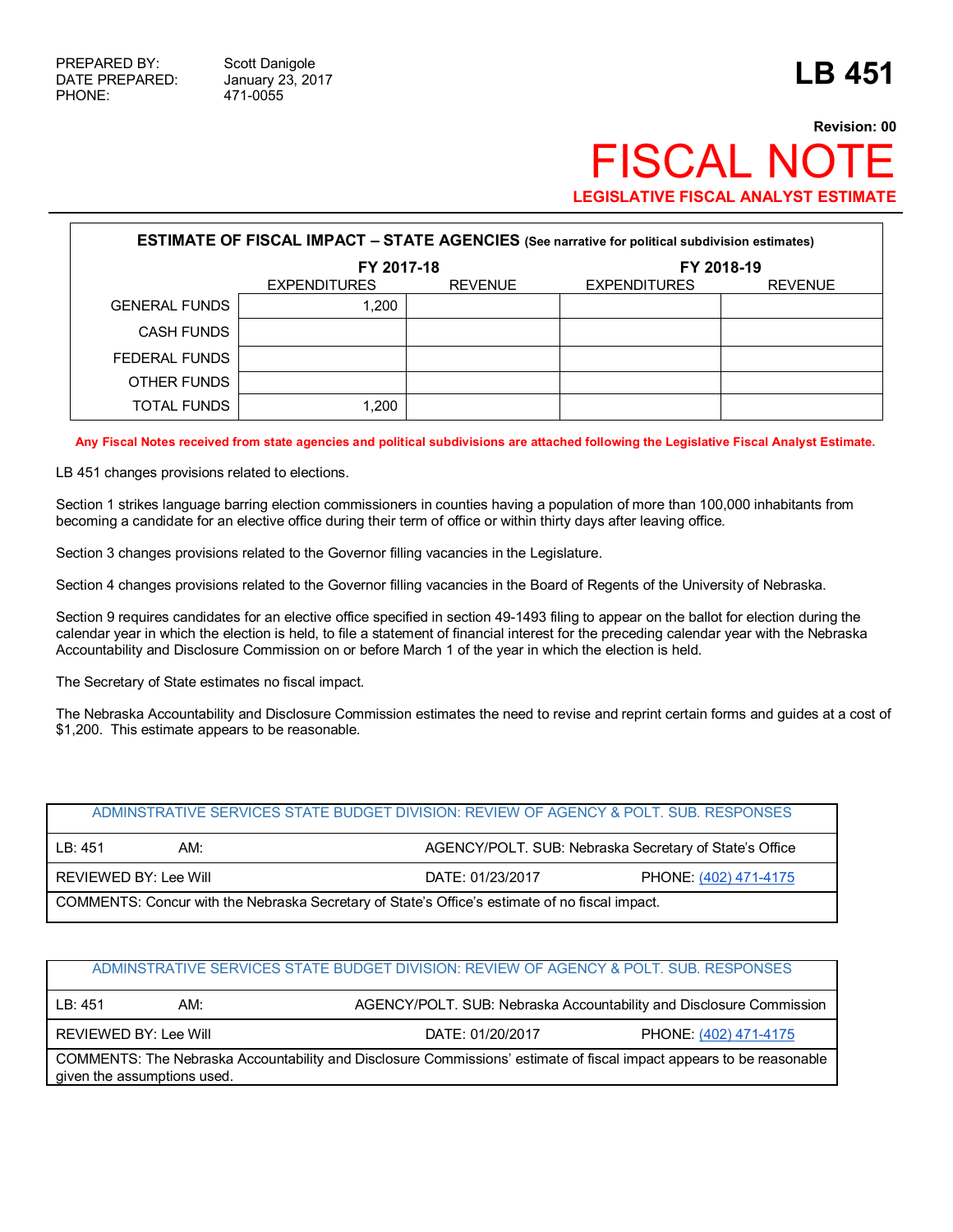**Please complete ALL (5) blanks in the first three lines. 2017**

| LB <sup>(1)</sup><br>451          |                                                 |                                                                   |                     |              | <b>FISCAL NOTE</b> |  |  |
|-----------------------------------|-------------------------------------------------|-------------------------------------------------------------------|---------------------|--------------|--------------------|--|--|
|                                   | State Agency OR Political Subdivision Name: (2) | Nebraska Secretary of State's Office                              |                     |              |                    |  |  |
| Joyce Woofter<br>Prepared by: (3) |                                                 | 1/23/2017<br>Date Prepared: (4)                                   |                     | Phone: $(5)$ | 402-471-2384       |  |  |
|                                   |                                                 | <b>ESTIMATE PROVIDED BY STATE AGENCY OR POLITICAL SUBDIVISION</b> |                     |              |                    |  |  |
|                                   | <b>EXPENDITURES</b>                             | FY 2017-18<br><b>REVENUE</b>                                      | <b>EXPENDITURES</b> | FY 2018-19   | <b>REVENUE</b>     |  |  |
| <b>GENERAL FUNDS</b>              |                                                 |                                                                   |                     |              |                    |  |  |
| <b>CASH FUNDS</b>                 |                                                 |                                                                   |                     |              |                    |  |  |
| <b>FEDERAL FUNDS</b>              |                                                 |                                                                   |                     |              |                    |  |  |
| <b>OTHER FUNDS</b>                |                                                 |                                                                   |                     |              |                    |  |  |
| <b>TOTAL FUNDS</b>                |                                                 |                                                                   |                     |              |                    |  |  |
| <b>Explanation of Estimate:</b>   |                                                 |                                                                   |                     |              |                    |  |  |
| No fiscal impact.                 |                                                 |                                                                   |                     |              |                    |  |  |

|                           |           |                            | <b>BREAKDOWN BY MAJOR OBJECTS OF EXPENDITURE</b> |                     |  |  |
|---------------------------|-----------|----------------------------|--------------------------------------------------|---------------------|--|--|
| <b>Personal Services:</b> |           |                            |                                                  |                     |  |  |
|                           |           | <b>NUMBER OF POSITIONS</b> | $2017 - 18$                                      | 2018-19             |  |  |
| <b>POSITION TITLE</b>     | $17 - 18$ | $18 - 19$                  | <b>EXPENDITURES</b>                              | <b>EXPENDITURES</b> |  |  |
|                           |           |                            |                                                  |                     |  |  |
|                           |           |                            |                                                  |                     |  |  |
|                           |           |                            |                                                  |                     |  |  |
|                           |           |                            |                                                  |                     |  |  |
|                           |           |                            |                                                  |                     |  |  |
|                           |           |                            |                                                  |                     |  |  |
|                           |           |                            |                                                  |                     |  |  |
|                           |           |                            |                                                  |                     |  |  |
|                           |           |                            |                                                  |                     |  |  |
|                           |           |                            |                                                  |                     |  |  |